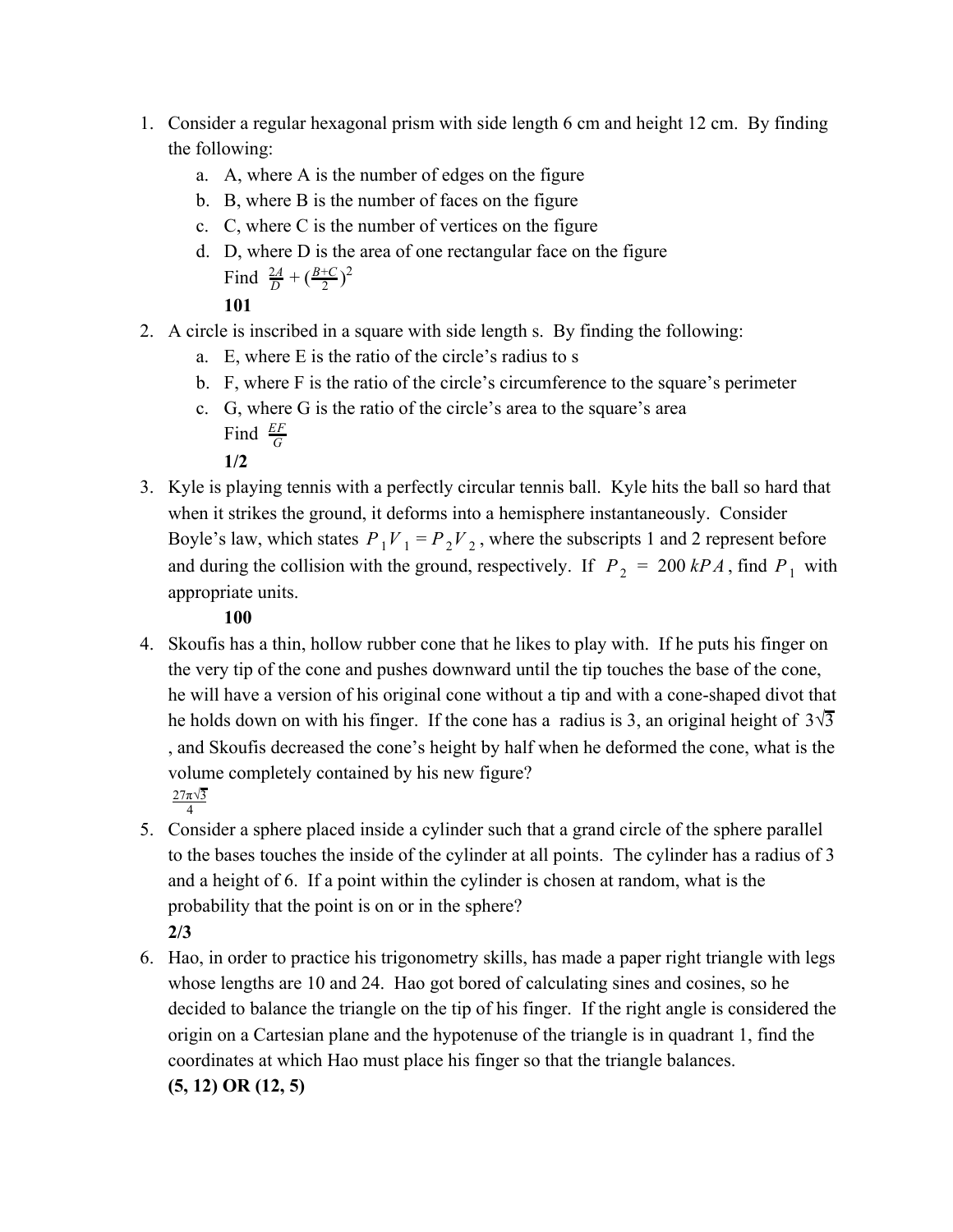- 7. Maizie likes to measure the dimensions of her perfectly cylindrical tree in her backyard. The growth of her tree's radius over time can be modeled by the function  $r(x) =$  $(15/4)(2)^{\wedge}$ (x/365), where x is the number of days since she planted the tree. The tree's height is dependent on its radius and can be modeled by the function  $h(r) = 2r$ . After how many days since its planting will the tree have a volume of 54000pi? **1095**
- 8. Shiv loves to eat oranges. Just recently, Shiv has decided to subscribe to the unpopular conspiracy theory that the orange-producing corporations are trying to reduce the amount of fruit in an orange by increasing the thickness of its peel while maintaining the same value as a normal orange. If Shiv's orange has a peel of thickness 1 and total radius 5, what fraction of the total volume of the orange is peel? **61/125**
- 9. Bob the Busy Bee spends all day making honey and depositing it in his honeycombs, whose cells are in the shape of a hexagonal pyramid. The area of the base of the pyramid is 18 mm<sup> $\sim$ </sup> 2 and its height is 4 mm. If Bob can only carry 36 mm $\sim$ 3 of honey at any one time, how many times must he fetch honey per day to fill a minimum integer number of honeycomb cells?

**2**

10. A. Let A equal the measure of the smaller angle of a pair of two supplementary angles given that one is 4 degrees larger than the other.

B. Let B equal half the number of sides in a decagon.

C. Let C equal the measure of the larger angle of a pair of two complementary angles that have measures  $(2x + 21)^\circ$  and  $(3x - 26)^\circ$ .

D. Let D equal the measure of the  $4<sup>th</sup>$  angle in a quadrilateral when the average of the other three angles is 84.

Find A+B+C+D

**260**

- 11. Fares is cutting pizza. What is the greatest number of pieces into which he can cut the circular pizza using only 6 cuts along straight lines? **22**
- 12. How many of the following are Pythagorean triples? (3,4,5) (5,12,13) (7,13,17) (8,15,17) (15,36,39) (25,312,313) (44,48,68) (22,44,66) (35,42,49) (24,45,51) (21,220,221) (17,144,145) (56,64,72) (16,63,65) **4**